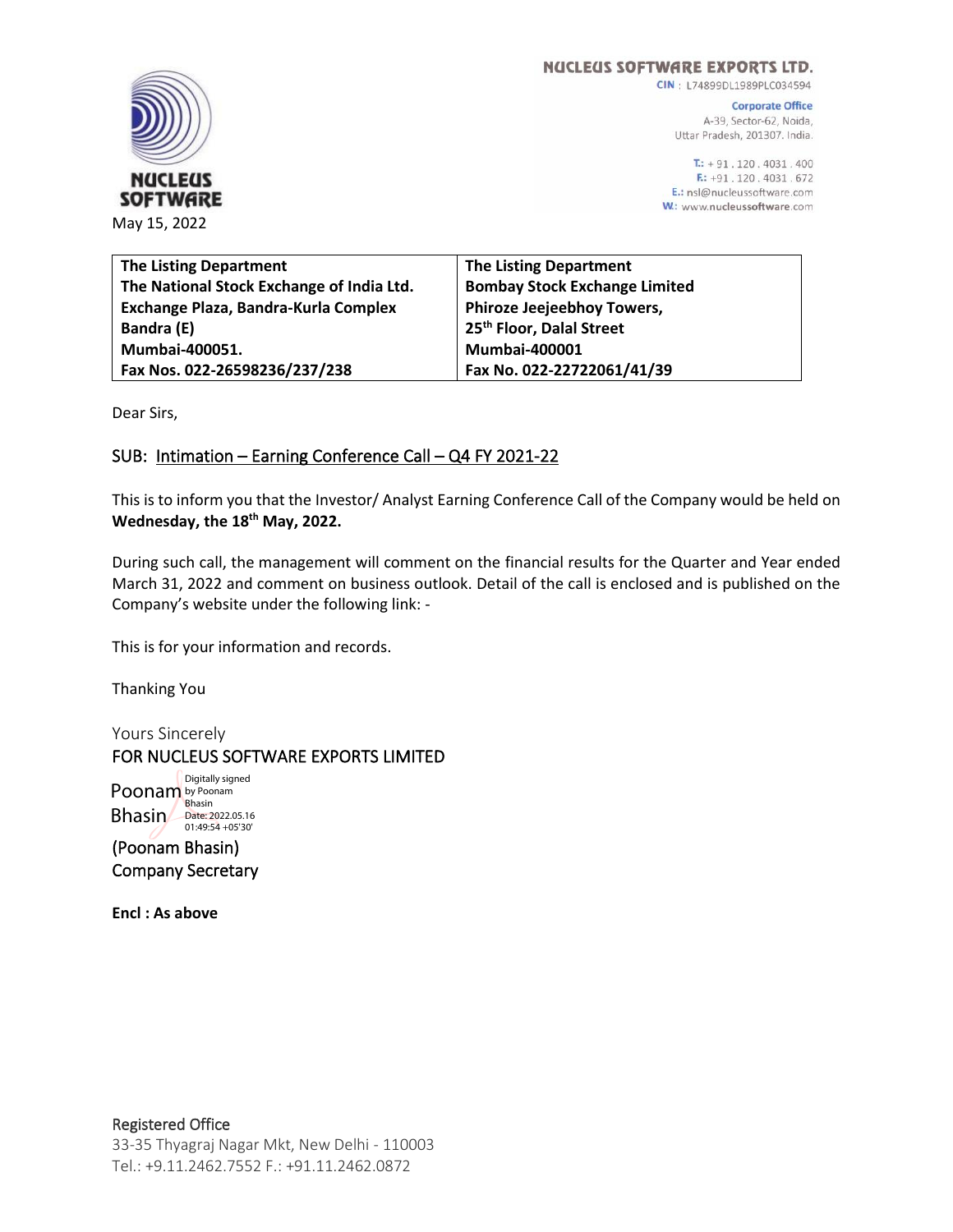#### **NUCLEUS SOFTWARE EXPORTS LTD.**

CIN: L74899DL1989PLC034594

**Corporate Office** A-39, Sector-62, Noida, Uttar Pradesh, 201307. India.

 $T: +91.120.4031.400$ F: +91.120.4031.672 E.: nsl@nucleussoftware.com W.: www.nucleussoftware.com



#### **Announcement**

## **Earnings Conference Call**

## **Results for the Quarter and Year Ended March 31, 2022**

**Nucleus Software Exports Limited** will announce its financial results for the **Quarter and Year Ended March 31, 2022** at the conclusion of the Board Meeting on **May 17, 2022,** duly approved by the Board of Directors. The results will also be available on the Investor section of our website **[www.nucleussoftware.com](http://www.nucleussoftware.com/)**

On **Wednesday, May 18, 2022**, the Management Team at Nucleus including the **Managing Director, Mr. Vishnu R. Dusad and Chief Executive Officer, Mr. Parag Bhise** will participate in a conference call for Investors and Analysts at **3:00 PM IST**.

| Date                                | May 18, 2022 |              |  |
|-------------------------------------|--------------|--------------|--|
| <b>Time</b>                         | 03:00 PM IST |              |  |
| <b>Participant PIN</b>              | 26865907#    |              |  |
| <b>India Toll Free Number</b>       | 18001029810  |              |  |
|                                     | 18001203356  |              |  |
|                                     | Delhi/NCR:   | 011-39402340 |  |
| <b>Local Dial In Access Numbers</b> | Mumbai:      | 022-39402340 |  |
|                                     | Kolkata:     | 033-39402340 |  |
|                                     | Chennai:     | 044-39402340 |  |

*Details of the Earnings Conference Call are given below:*